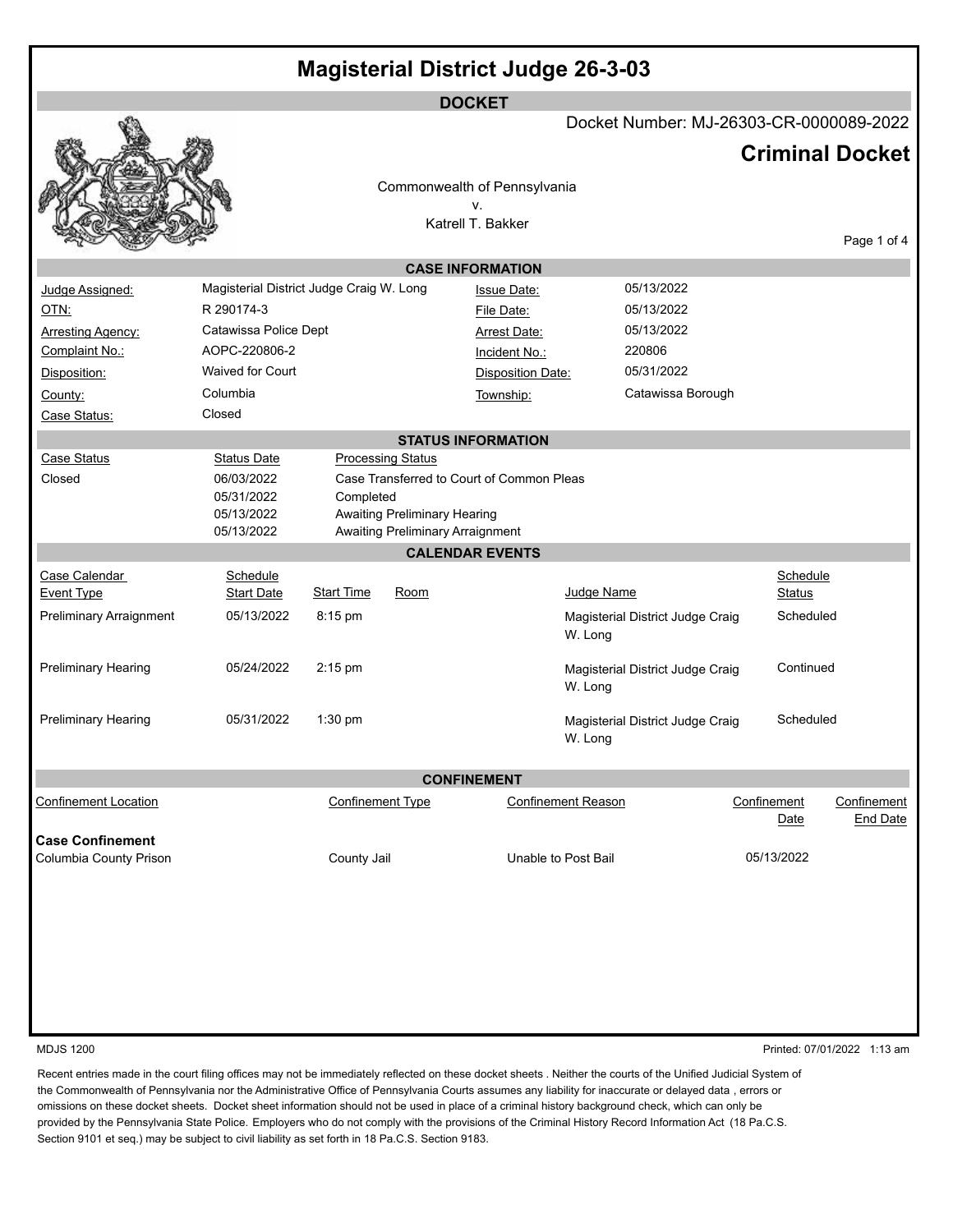| <b>Magisterial District Judge 26-3-03</b>                |                         |                                                                         |                              |             |                                         |             |
|----------------------------------------------------------|-------------------------|-------------------------------------------------------------------------|------------------------------|-------------|-----------------------------------------|-------------|
|                                                          |                         |                                                                         | <b>DOCKET</b>                |             |                                         |             |
|                                                          |                         |                                                                         |                              |             | Docket Number: MJ-26303-CR-0000089-2022 |             |
|                                                          |                         |                                                                         |                              |             | <b>Criminal Docket</b>                  |             |
|                                                          |                         |                                                                         | Commonwealth of Pennsylvania |             |                                         |             |
|                                                          |                         |                                                                         | ٧.<br>Katrell T. Bakker      |             |                                         |             |
|                                                          |                         |                                                                         |                              |             |                                         | Page 2 of 4 |
|                                                          |                         |                                                                         | <b>DEFENDANT INFORMATION</b> |             |                                         |             |
| <u>Name:</u>                                             | Bakker, Katrell T.      |                                                                         | Sex:                         | Male        |                                         |             |
| Date of Birth:                                           | 04/25/1999              |                                                                         | Race:                        | White       |                                         |             |
| Address(es):                                             |                         |                                                                         |                              |             |                                         |             |
| Home                                                     |                         |                                                                         |                              |             |                                         |             |
| Wilkes Barre, PA 18702                                   |                         |                                                                         |                              |             |                                         |             |
| Advised of His Right to Apply for Assignment of Counsel? |                         | Yes                                                                     |                              |             |                                         |             |
| Public Defender Requested by the Defendant?              |                         | No                                                                      |                              |             |                                         |             |
| Application Provided for Appointment of Public Defender? |                         | Yes                                                                     |                              |             |                                         |             |
| Has the Defendant Been Fingerprinted?                    |                         | No                                                                      |                              |             |                                         |             |
|                                                          |                         |                                                                         | <b>CASE PARTICIPANTS</b>     |             |                                         |             |
| <b>Participant Type</b>                                  |                         | <b>Participant Name</b>                                                 |                              |             |                                         |             |
| Defendant                                                |                         | Bakker, Katrell T.                                                      |                              |             |                                         |             |
| <b>Arresting Officer</b>                                 |                         | Laidacker, Joshua J.                                                    |                              |             |                                         |             |
|                                                          |                         |                                                                         | <b>BAIL</b>                  |             |                                         |             |
| <b>Bail Set:</b>                                         |                         |                                                                         |                              |             | Nebbia Status: None                     |             |
| <b>Bail Action Type</b>                                  | <b>Bail Action Date</b> | <b>Bail Type</b>                                                        |                              | Percentage  | Amount                                  |             |
| Set                                                      | 05/13/2022              | Monetary                                                                |                              | 10.00%      | \$25,000.00                             |             |
|                                                          |                         |                                                                         |                              |             |                                         |             |
|                                                          |                         |                                                                         | <b>CHARGES</b>               |             |                                         |             |
| # Charge                                                 | Grade                   | Description                                                             |                              | Offense Dt. | Disposition                             |             |
| 1 35 § 780-113 §§ A30                                    | F                       | Manufacture, Delivery, or Possession With Intent to                     |                              | 05/13/2022  | <b>Waived for Court</b>                 |             |
| 2 18 § 6106 §§ A2                                        | M1                      | Manufacture or Deliver<br>Firearm Not To Be Carried W/O License-No Crim |                              | 05/13/2022  | <b>Waived for Court</b>                 |             |
|                                                          |                         | Viol                                                                    |                              |             |                                         |             |
| 3 18 § 6106 §§ A2                                        | M1                      | Firearm Not To Be Carried W/O License-No Crim<br>Viol                   |                              | 05/13/2022  | <b>Waived for Court</b>                 |             |
| 4 35 § 780-113 §§ A32                                    | м                       | Use/Poss Of Drug Paraph                                                 |                              | 05/13/2022  | Waived for Court                        |             |
| 5 35 § 780-113 §§ A32                                    | М                       | Use/Poss Of Drug Paraph                                                 |                              | 05/13/2022  | <b>Waived for Court</b>                 |             |
| 6 35 § 780-113 §§ A32                                    | М                       | Use/Poss Of Drug Paraph<br>05/13/2022                                   |                              |             | <b>Waived for Court</b>                 |             |
| 7 75 § 1543 §§ A                                         | S                       | Driv While Oper Priv Susp Or Revoked                                    |                              | 05/13/2022  | Waived for Court                        |             |
| 8 75 § 3362 §§ A3-18                                     | $\mathbb S$             | Exceed Max Speed Lim Estb By 18 MPH                                     |                              | 05/13/2022  | <b>Waived for Court</b>                 |             |
| 9 18 § 908 §§ A                                          | M1                      | Make Repairs/Sell/Etc Offens Weap                                       |                              | 05/13/2022  | <b>Waived for Court</b>                 |             |
| 10 18 § 908 §§ A                                         | M1                      | Make Repairs/Sell/Etc Offens Weap<br>05/13/2022<br>Waived for Court     |                              |             |                                         |             |
|                                                          |                         |                                                                         |                              |             |                                         |             |

MDJS 1200 **Page 2 of 4** Printed: 07/01/2022 1:13 am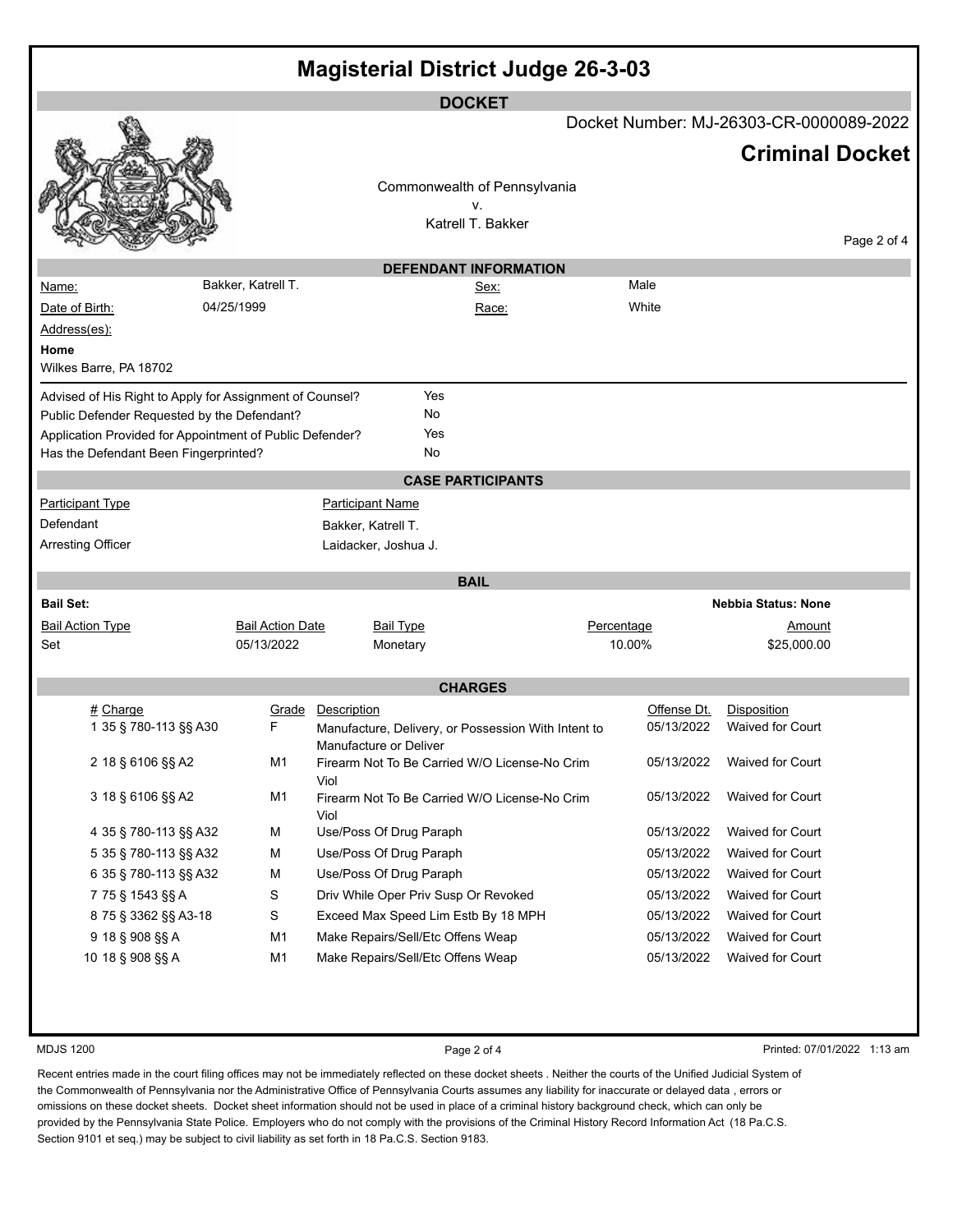## **Magisterial District Judge 26-3-03**

**DOCKET**

Docket Number: MJ-26303-CR-0000089-2022

## **Criminal Docket**

Commonwealth of Pennsylvania v. Katrell T. Bakker

Page 3 of 4

## **DISPOSITION / SENTENCING DETAILS**

| Case Disposition<br><b>Waived for Court</b>                                                                 | <b>Disposition Date</b><br>05/31/2022          | Was Defendant Present?<br>Yes |
|-------------------------------------------------------------------------------------------------------------|------------------------------------------------|-------------------------------|
| Offense Seq./Description<br>1 Manufacture, Delivery, or Possession With Intent to<br>Manufacture or Deliver | Offense Disposition<br><b>Waived for Court</b> |                               |
| 2 Firearm Not To Be Carried W/O License-No Crim Viol                                                        | <b>Waived for Court</b>                        |                               |
| 3 Firearm Not To Be Carried W/O License-No Crim Viol                                                        | <b>Waived for Court</b>                        |                               |
| 4 Use/Poss Of Drug Paraph                                                                                   | <b>Waived for Court</b>                        |                               |
| 5 Use/Poss Of Drug Paraph                                                                                   | <b>Waived for Court</b>                        |                               |
| 6 Use/Poss Of Drug Paraph                                                                                   | <b>Waived for Court</b>                        |                               |
| 7 Driv While Oper Priv Susp Or Revoked                                                                      | <b>Waived for Court</b>                        |                               |
| 8 Exceed Max Speed Lim Estb By 18 MPH                                                                       | <b>Waived for Court</b>                        |                               |
| 9 Make Repairs/Sell/Etc Offens Weap                                                                         | <b>Waived for Court</b>                        |                               |
| 10 Make Repairs/Sell/Etc Offens Weap                                                                        | <b>Waived for Court</b>                        |                               |

## **ATTORNEY INFORMATION**

|                               | <b>Assistant District Attorney</b>                                                             |                         | <b>Conflict Counsel</b>                                           |  |  |
|-------------------------------|------------------------------------------------------------------------------------------------|-------------------------|-------------------------------------------------------------------|--|--|
|                               | Name: Brenda Rene Hess, Esq.                                                                   |                         | Name: John McDanel, Esq.                                          |  |  |
|                               | Representing: Commonwealth of Pennsylvania                                                     |                         | Representing: Bakker, Katrell T.                                  |  |  |
| <b>Counsel Status: Active</b> |                                                                                                |                         | Counsel Status: Active                                            |  |  |
| Supreme Court No.: 080255     |                                                                                                |                         | Supreme Court No.: 050867                                         |  |  |
| Phone No.:                    |                                                                                                | Phone No.: 570-752-3687 |                                                                   |  |  |
| Address:                      | District Attorney's Office<br>Columbia County Courthouse<br>PO Box 380<br>Bloomsburg, PA 17815 | Address:                | <b>McDanel Law Firm</b><br>107 Rear E 2nd St<br>Berwick, PA 18603 |  |  |

MDJS 1200 **Page 3 of 4** Printed: 07/01/2022 1:13 am